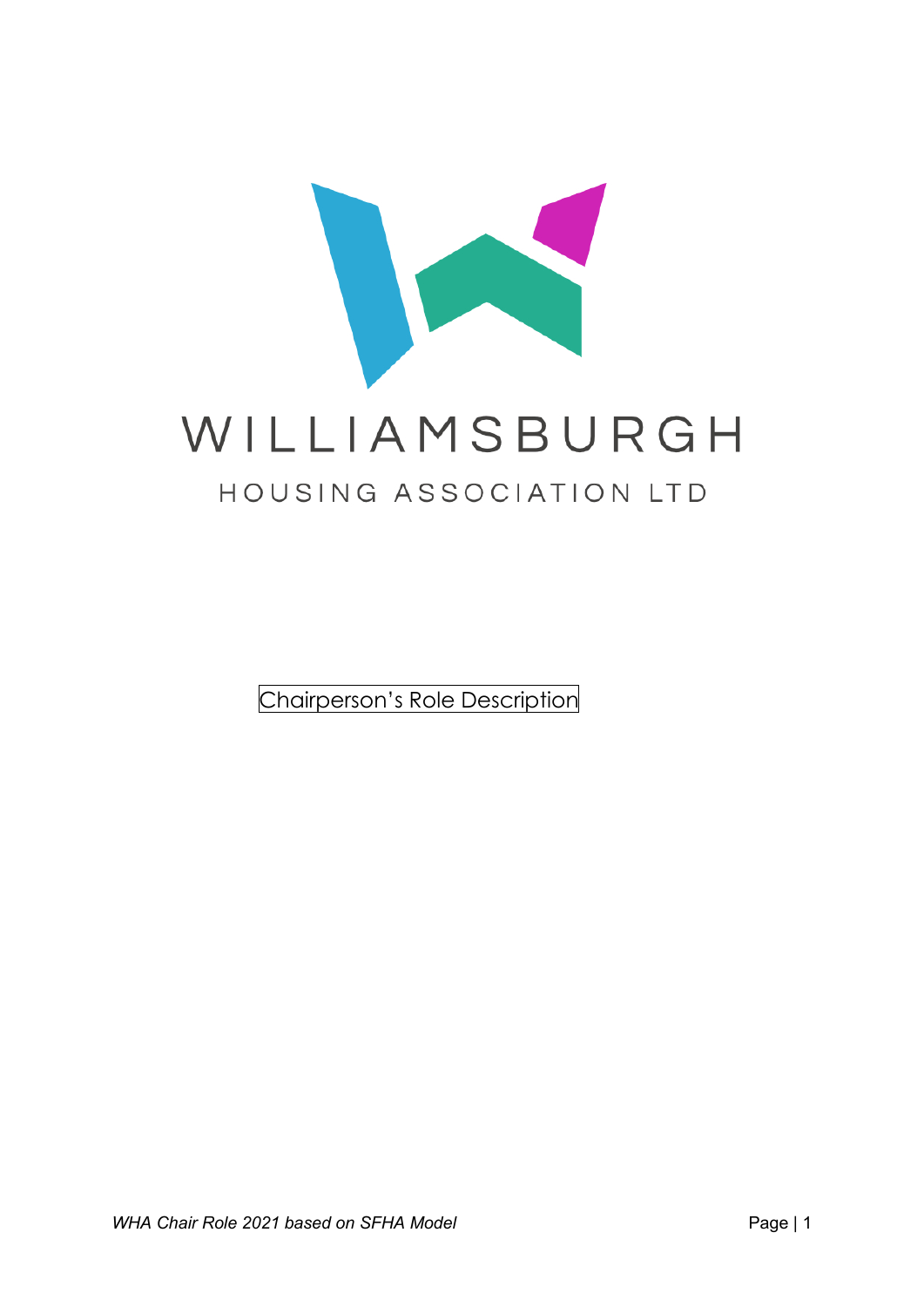## **Role Description for Chair of Williamsburgh Housing Association**

# **1. Introduction**

- 1.1 This role description sets out the particular duties and responsibilities that attach to the Chair of Williamsburgh Housing Association and to the Convenors of Williamsburgh Housing Association's sub-committees]. The responsibilities described here are additional to those set out in the Management Committee Members' role description. It should be considered alongside Williamsburgh Housing Association's Rules and Standing Orders.
- 1.2 This role description will be used to support the annual review of the Management Committee's effectiveness. It will be used to appoint the Chair and sub-committee Convenors after each AGM. Management Committee Members who wish to be considered for this office will be invited to say how, if elected, they will carry out the duties that are set out here before the election takes place.
- 1.3 In the event that the Chair is unable to fulfil their responsibilities, the Vice Chair will carry out the duties of the Chair.
- 1.4 As set out in the Standing Orders, the Chair of Housing Association may not also serve as the Chair of a sub-committee and each sub-committee must elect a different Chair.
- 1.5 An overview of the Role of the Chair is outlined in Rule [59.5] of Williamsburgh Housing Association's Rules.
- 1.6 The Chair will be elected by the Management Committee each year at the first Management Committee meeting following the AGM. Whilst the Chair of Williamsburgh Housing Association can be re-elected, in accordance with Rule [59.10] of Williamsburgh Housing Association's Rules, they cannot serve a continuous term of more than five years. There is no expectation that the Chair must serve the full five year maximum term.
- 1.7 In the spirit of Williamsburgh Housing Association's rules, if an individual has served five years as Chair, they should not be subsequently re-elected as Chair at any point.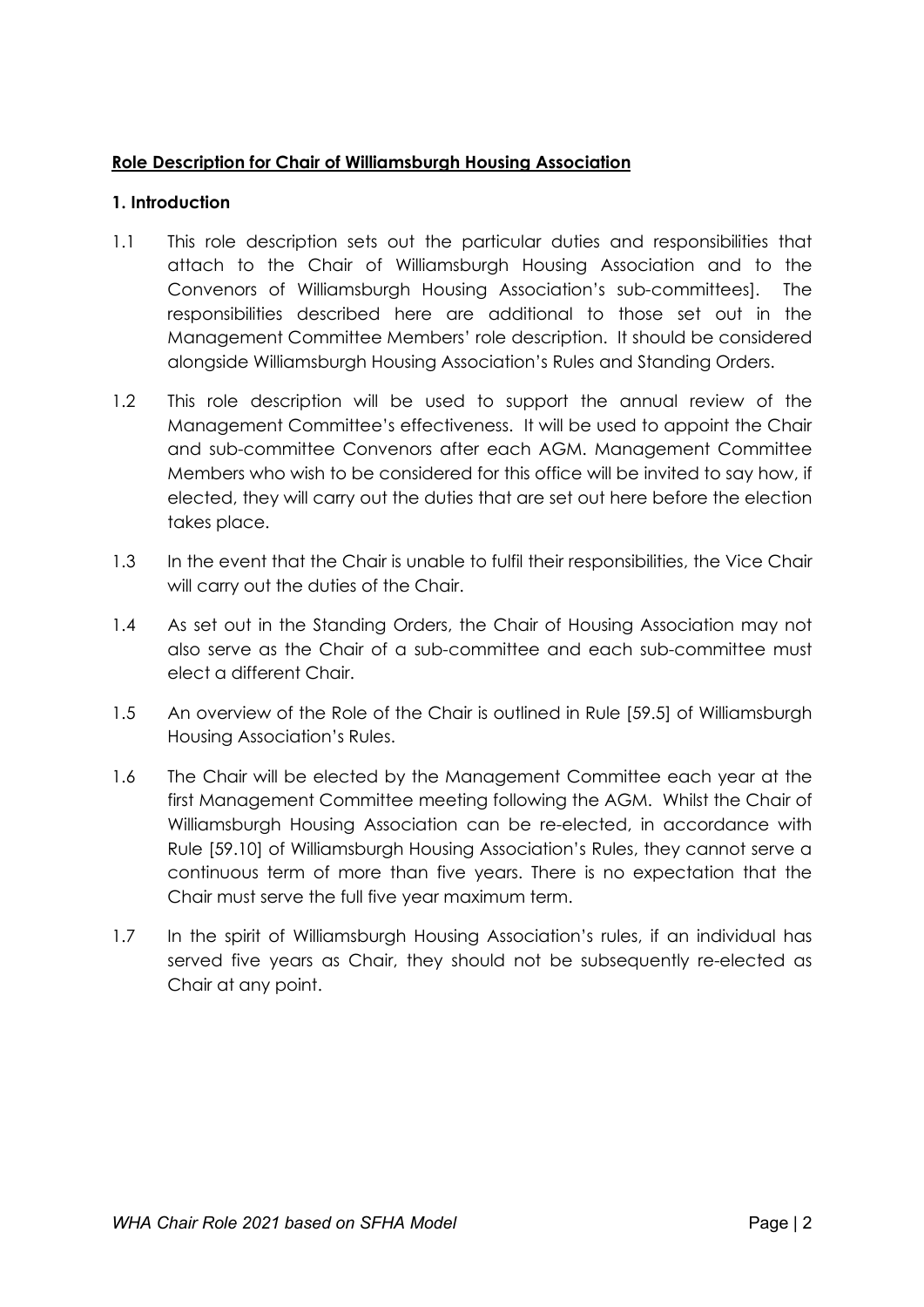## **2. Key Responsibilities**

- 2.1 The Chair must act, and be seen to act, at all times on behalf of the Management Committee. The Chair's key responsibilities are:
	- To lead the Management Committee constructively, provide direction and manage meetings effectively
	- To develop and maintain a constructive and positive working relationship with the Chair, Chief Executive and senior staff
	- To uphold Williamsburgh Housing Association's Code of Conduct and promote good governance
	- To ensure that Williamsburgh Housing Association's business is conducted effectively between meetings and that emergency decisions are taken appropriately when required

#### **3. Leadership and Direction**

- 3.1 The Chair is expected to:
	- Represent Williamsburgh Housing Association positively and effectively
	- Set the style and tone of Management Committee meetings to ensure effective and participative decision making
	- Promote and uphold the Code of Conduct for Williamsburgh Housing Association's Management Committee
	- Ensure that the necessary arrangements are in place to enable Williamsburgh Housing Association to honour its obligations, achieve its objectives and meet agreed targets
	- Demonstrate and support the principles of good governance at all times
	- Ensure that the Management Committee has access to the range of skills, knowledge and experience necessary for the achievement of Williamsburgh Housing Association's aims and objectives and for the fulfilment of the Management Committee's responsibilities
	- Ensure that the Management Committee has access to the necessary advice, information and support to fulfil its responsibilities and that, where appropriate, external and/or specialist advice is sought
	- Provide support to new and experienced Management Committee Members by promoting access to relevant induction, training and development opportunities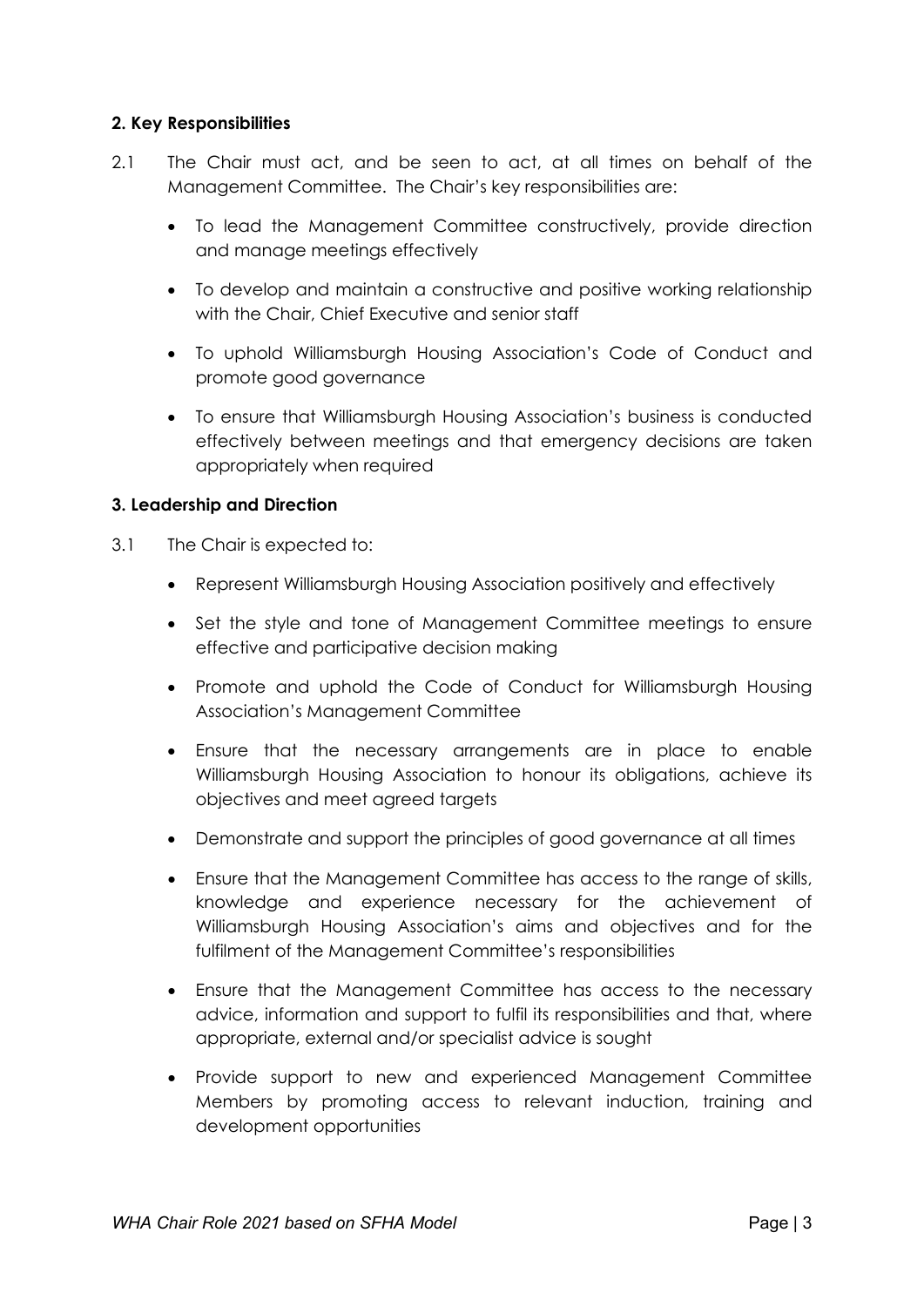#### **4. Working with the Chief Executive**

4.1 The Chair should:

- Establish a constructive relationship with the Chief Executive and ensure that their respective roles of leading and managing are recognised and promoted effectively. [Sub-committee Chairs should establish similar relationships with the relevant senior staff member].
- Ensure that the conduct of Williamsburgh Housing Association's business continues effectively between meetings of the Management Committee and act under delegated or emergency authority when necessary
- In the event of a vacancy, ensure that effective arrangements are implemented for the recruitment and appointment of a Chief Executive, in accordance with Williamsburgh Housing Association's agreed recruitment practices
- Carry out, with at least one other Management Committee member, the Chief Executive's annual appraisal and report to the Management **Committee**
- Ensure that appropriate arrangements are in place and implemented effectively for the support and remuneration of the Chief Executive
- In the event that it is necessary, be responsible for dealing with a grievance or disciplinary action in respect of the Chief Executive, in accordance with Williamsburgh Housing Association's agreed procedures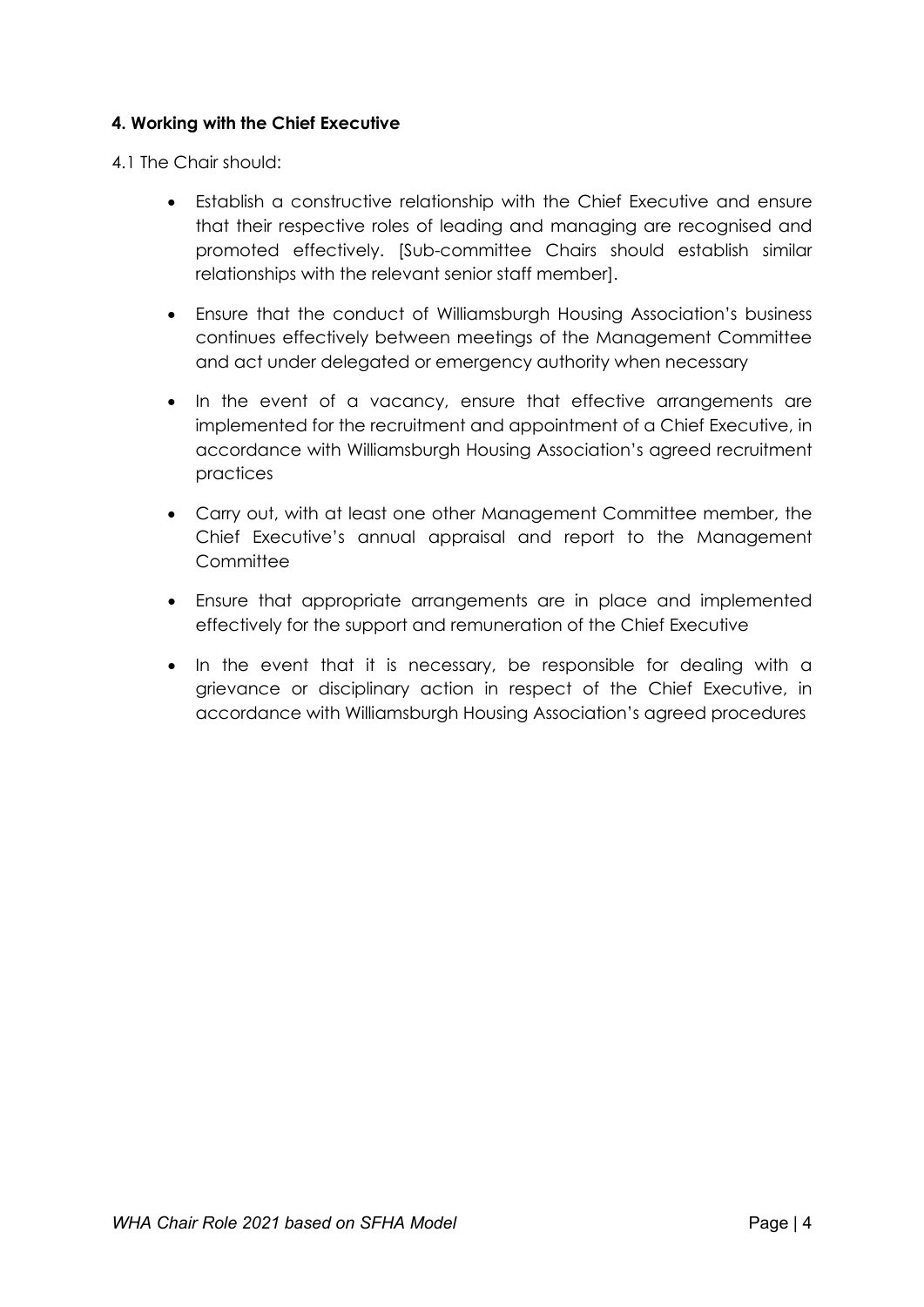# **5. Promoting Good Governance**

5.1 The Chair is required to:

- Promote and demonstrate the highest standards of ethical conduct and integrity
- Initiate any investigation under the terms of Williamsburgh Housing Association's Code of Conduct
- Chair all general meetings of Williamsburgh Housing Association in accordance with the Rules
- Chair all Management Committee meetings of Williamsburgh Housing Association, in accordance with the Rules and Standing Orders
- Ensure that all Management Committee members have access to appropriate information and have an opportunity to contribute to discussion and consideration of all matters requiring their attention
- Manage meetings effectively to ensure that there is sufficient time for the consideration of all relevant issues; for performance to be monitored effectively and for risk to be assessed realistically
- Ensure that all delegated authorities are monitored and reporting arrangements are implemented effectively

#### **6. Conduct of Housing Association's Business**

6.1 The Chair is expected to:

- Ensure that Williamsburgh Housing Association's business is efficiently and accountably conducted between Management Committee meetings
- Sign cheques and documents requiring the Management Committee or the Chair's authorisation, in accordance with Williamsburgh Housing Association's standing orders
- Take decisions on behalf of the organisation in the event of emergencies that occur outside the regular meeting cycle and report these back to the Management Committee for ratification
- Ensure that the skills, knowledge and support available to the Management Committee are kept under periodic review